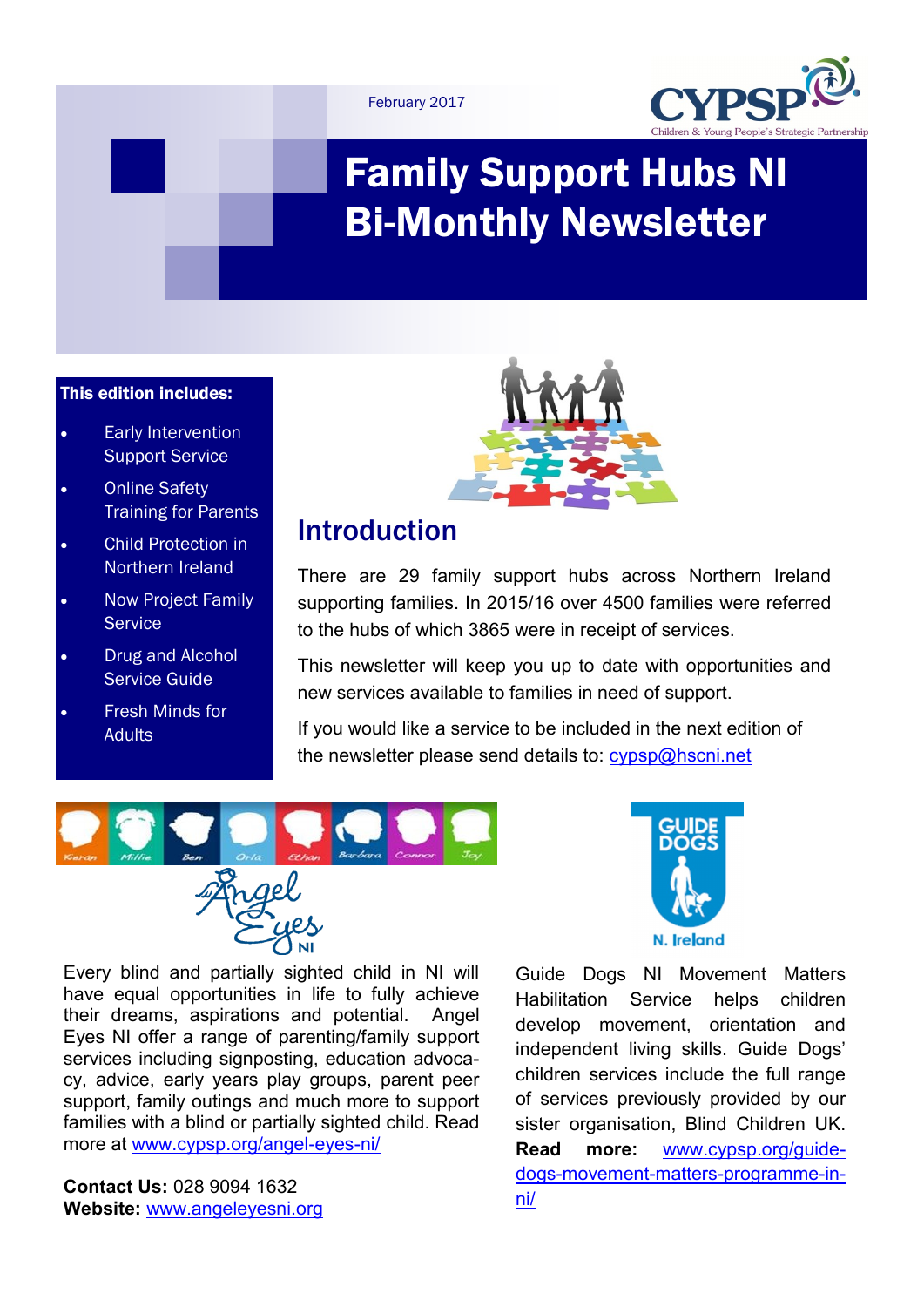### Early Intervention Support Service



#### **WHAT IS THE EARLY INTERVENTION SUPPORT SERVICE (EISS)?**

The EISS is a service that offers short term support to families with children 0 -18 years who have additional needs or are facing challenges that are difficult to overcome such as:

- Issues at school
- Behavioural difficulties
- Coping with illness or bereavement
- Family difficulties
- Domestic violence

#### **WHAT DOES THE EARLY INTERVENTION SUPPORT SERVICE OFFER?**

The EISS provides a range of supports tailored to the needs of each individual family's specific circumstances. This is achieved through a key worker who works with the whole family usually in their own home using a strengths based approach which is individually tailored to the needs and priorities identified from the whole family assessment. The EISS works with families for a time limited period – approximately 12 weeks. A range of both hands on practical and therapeutic interventions including motivational interviewing and solution focused brief intervention therapy will be used. The EISS also has access to a range of parenting and support programmes such as Strengthening Families and Incredible Years and also Family Group Conferencing (FGC**). This service is restricted to specific geographical areas within Health and Social Care Trusts (please get in touch for further information).** 

#### **HOW TO REQUEST SUPPORT FROM THE EISS**

**Belfast Area**

**Email:** [eissbelfast@niacro.co.uk](mailto:eissbelfast@niacro.co.uk) **Tel:** 028 9032 0157

### **Northern Area**

**Email:** [neiss@actionforchildren.org.uk](mailto:neiss@actionforchildren.org.uk) **Tel:** 028 2827 6044

**Southern Area Email:** [eisssouthern@niacro.co.uk](mailto:eisssouthern@niacro.co.uk) **Tel:** 028 3833 1168

**South Eastern Area Email:** [simpsonEISS@barnardos.org.uk](mailto:simpsonEISS@barnardos.org.uk) **Tel:** 028 9127 1538

**Western Area Email:** [weiss@actionforchildren.org.uk](mailto:weiss@actionforchildren.org.uk) **Tel:** 028 7134 2286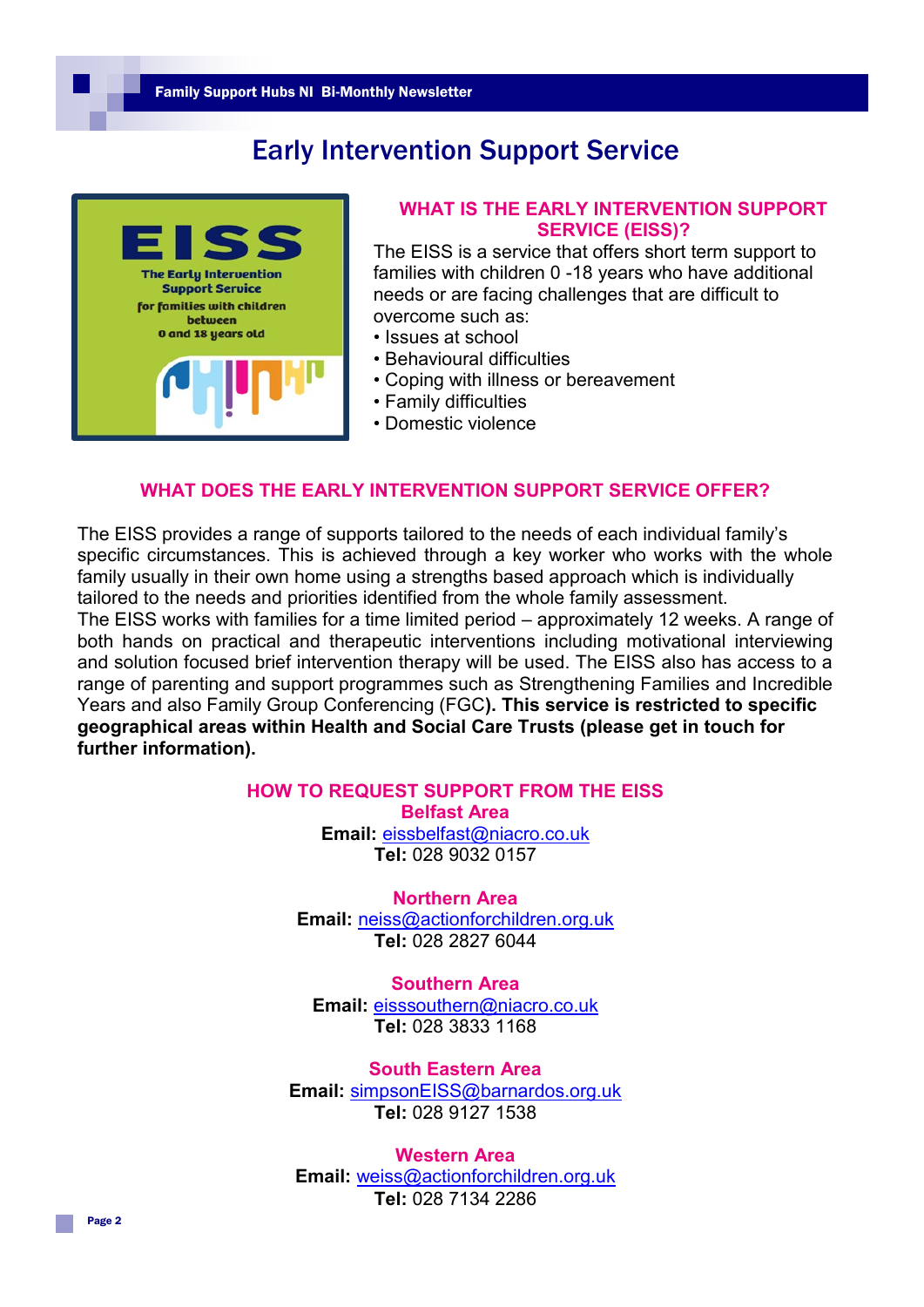

**Transformation Programme** 



*Ballycrogan Playgroup, Bangor Big Bedtime Read*

# EITP Getting Ready to Learn Project Update

Over 350 pre-school settings across Northern Ireland have got involved in the EITP Getting Ready to Learn Project. A series of parental engagement workshops coordinated through Education Authority have been encouraging and developing parental involvement and contribution in children's early learning. Read more about the EITP Getting Ready to Learn Project at: [http://tinyurl.com/zvun377](http://l.facebook.com/l.php?u=http%3A%2F%2Ftinyurl.com%2Fzvun377&h=ATP0kAUHvs2QBTTV8rQD3SEoFTi4YCFWuWTl_MOkXXWmaMEXHFuZbFWtk8_dcZqm_luv2GhH6APfaDQe4rhWr-OHQ4nGzIkSFrXXRLyY7Ze5oBUmp2IFCUKX6ejylXCLFEGphg&enc=AZOPR47Wqte8efL8vMQesXp5jAZtElYX4hITXTnTf_cVCcxwjFQxS)

#### **Contact Us:**

**Hilary McEvoy, Programme Manager**

**Email:** [grtl@eani.org.uk](mailto:grtl@eani.org.uk)

**Telephone:** 02890 564 047

### Child Protection in Northern Ireland



Abuse ruins childhood, but it can be prevented. NSPCC work with agencies across Northern Ireland to protect children by supporting families, and they find the best ways of preventing abuse from ever happening. A range of NSPCC helpline services are available for professionals who work with children in a range of safeguarding settings.

**Childline:** is a service for children who want to speak to us, whatever their worry, whenever they need help.

**NSPCC Helpline:** is a place where parents, professionals and the public can seek advice and share concerns about the welfare of a child



### Free Cyber Safety Training for Parents

Children in Northern Ireland are delighted to be partnering with the PSNI to launch a series of FREE cyber-safety workshops for parents in venues across the country in March 2017. The courses are open to parents and carers of children, including grandparents.

For further information about dates and venues click here [http://www.cypsp.org/cyber](http://www.cypsp.org/cyber-safety-training-for-parents/)-safety-training-for-parents/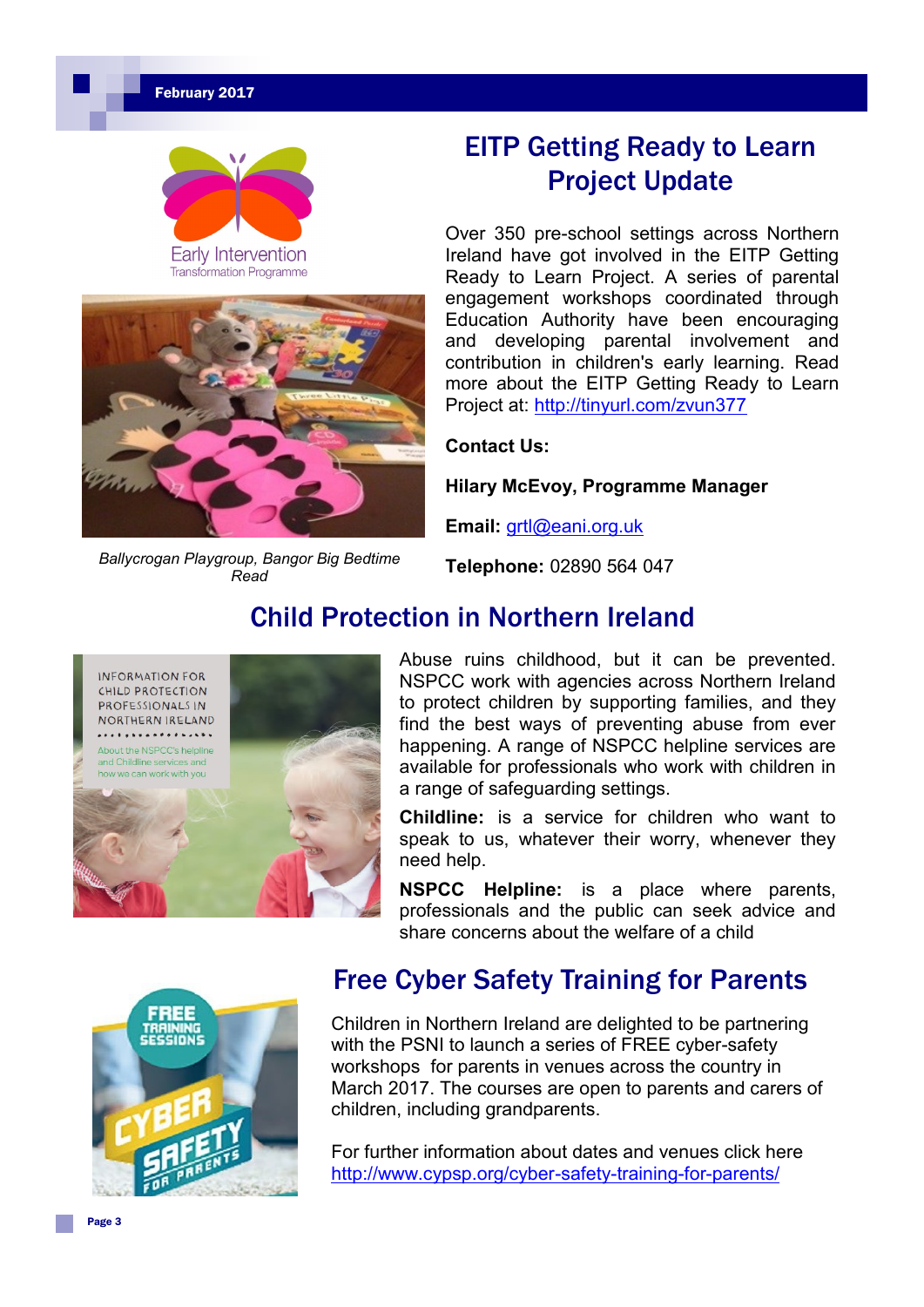### Western Guide to local Drug and Alcohol Services



The Western Drug & Alcohol Coordination Team have recently published the local guide of Drug & Alcohol Services in the Western Outcomes Area. This guide provides a range of interventions to agencies, families and individuals offering the right support for individuals in local communities to address alcohol or drug related harm.

Services available include: services for adults, services for young people and support for family members who have been affected by someone's alcohol or drug use. A copy of the guide can be downloaded from the CYPSP website > Western Outcomes Group> Action Plans/Papers/ Presentations: [http://tinyurl.com/hhr9647](https://cypsp.hscni.net/wp-content/uploads/2017/01/Western-DACT-road-map.pdf)

### Fresh Minds for Adults

#### **Forgiving Resilience** through **Education, Self Acceptance** and **Happiness**

A workshop promoting mental health, resilience and emotional wellbeing for adults. Rest matters to everyone. It's presence, absence and quality effects mind, body, culture and society. This workshop explores the dynamics of rest, stress, relaxation, work, mind wandering and much more.

#### **Contact Us:**

**Email:** [booking@dare2stretch.co.uk](mailto:booking@dare2stretch.co.uk)

**Telephone:** 07921 861 104



Fresh Little Minds Strengthening Children, Families & Communities Nurture | Cultivate | Play | Grow





### Pathway Fund NI 2017/18

The Pathway Fund Northern Ireland will support the delivery of the Department of Education's vision for "every young person to achieve his or her full potential at each stage of his or her development". Applicants will have the opportunity to apply for this grant from early February to deliver upon the following outcomes:

- Improved development of children aged from birth to four years who are at risk of not reaching their full potential within the school system; and
- An enhanced more sustainable early years sector.

Find out more at http://www.early-[years.org/pathway](http://www.early-years.org/pathway-fund/)-fund/